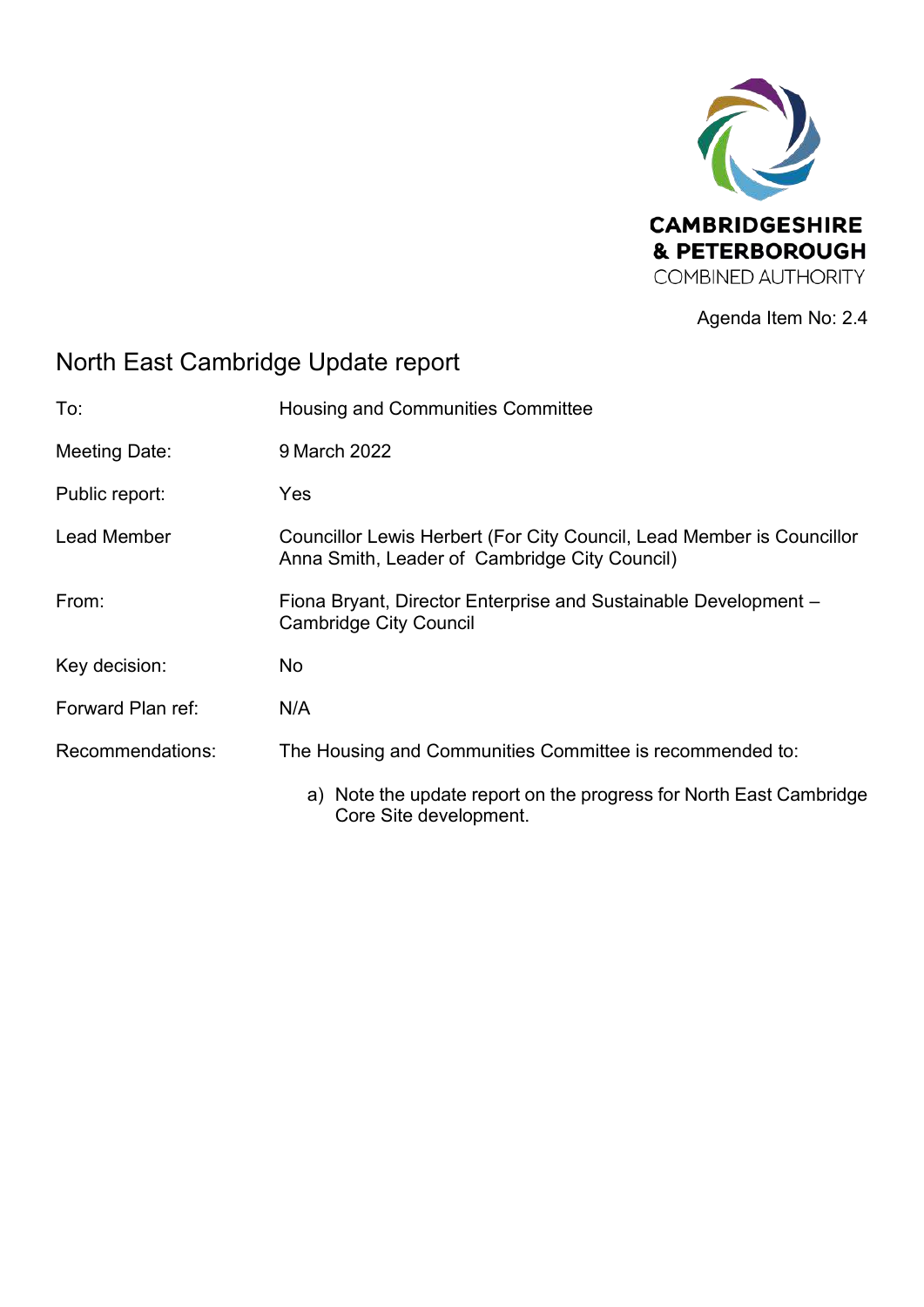## 1. Purpose

- 1.1 This report provides an update on progress with the North East Cambridge area, and the Housing Infrastructure Fund programme delivery.
- 1.2 The North East Cambridge area activity broadly comprises three key projects
	- 1. North East Cambridge Area Action plan led by Greater Cambridge Shared Planning **Service**
	- 2. Cambridge Waste Water Treatment Plant Relocation Project led by Anglian Water
	- 3. NEC Core Site Development led by Cambridge 4 LLP , a joint venture between Anglian Water and Cambridge City Council (with reserved matters to Cambridge City Council and Anglian Water), with master developers U&I and TOWN.

## 2. Background

- 2.1 The CWWTP relocation will enable South Cambridgeshire District Council and Cambridge City Council's long held ambition to develop a new low-carbon city district on Cambridge's last remaining major brownfield site, known as North East Cambridge. The relocation of the existing waste water treatment facility will enable this new district to come forward and deliver 8,350 homes and 15,000 new jobs in North East Cambridge. "
- 2.2 Without the ability to relocate the CWWTP, the programme could not go ahead. The Housing Infrastructure Fund (HIF) programme in 2017, provided a major opportunity to relocate the CWWTP. A successful application, prioritised by the CPCA, was approved in 2019, with the Development Funding Agreement, and Master Development Agreement approved by Homes England.
- 2.3 The emerging Local Plan has identified the site as an important component of the First Proposals (preferred options) in 2021 for the new Greater Cambridge Local Plan given its highly sustainable location and access to public transport.
- 2.4 The NEC Area Action Plan provides the strategic planning framework for the North East Cambridge Area, covering South Cambs and City geography and encompassing Cambridge Regional College, the Science Park, St Johns Innovation Park, Cambridge Business Park, Cowley Road Industrial estate and Chesterton Sidings.
- 2.5 The North East Cambridge Core site, jointly owned by Cambridge City Council and Anglian Water, consists of 48ha at the heart of the potential new district. It will include (subject to planning and DCO) mixed employment development and c5600 mixed type and tenure housing units (subject to planning). 40% will be affordable housing.

## 3. Programme Update

## 3.1 **North East Cambridge Area Action Plan**

3.1.1 The North East Cambridge Area Action Plan was approved at draft Regulation 19 stage by both South Cambridgeshire District Council, and Cambridge City Council in January 2022. In line with the statutory requirements for this plan, it will now be paused pending the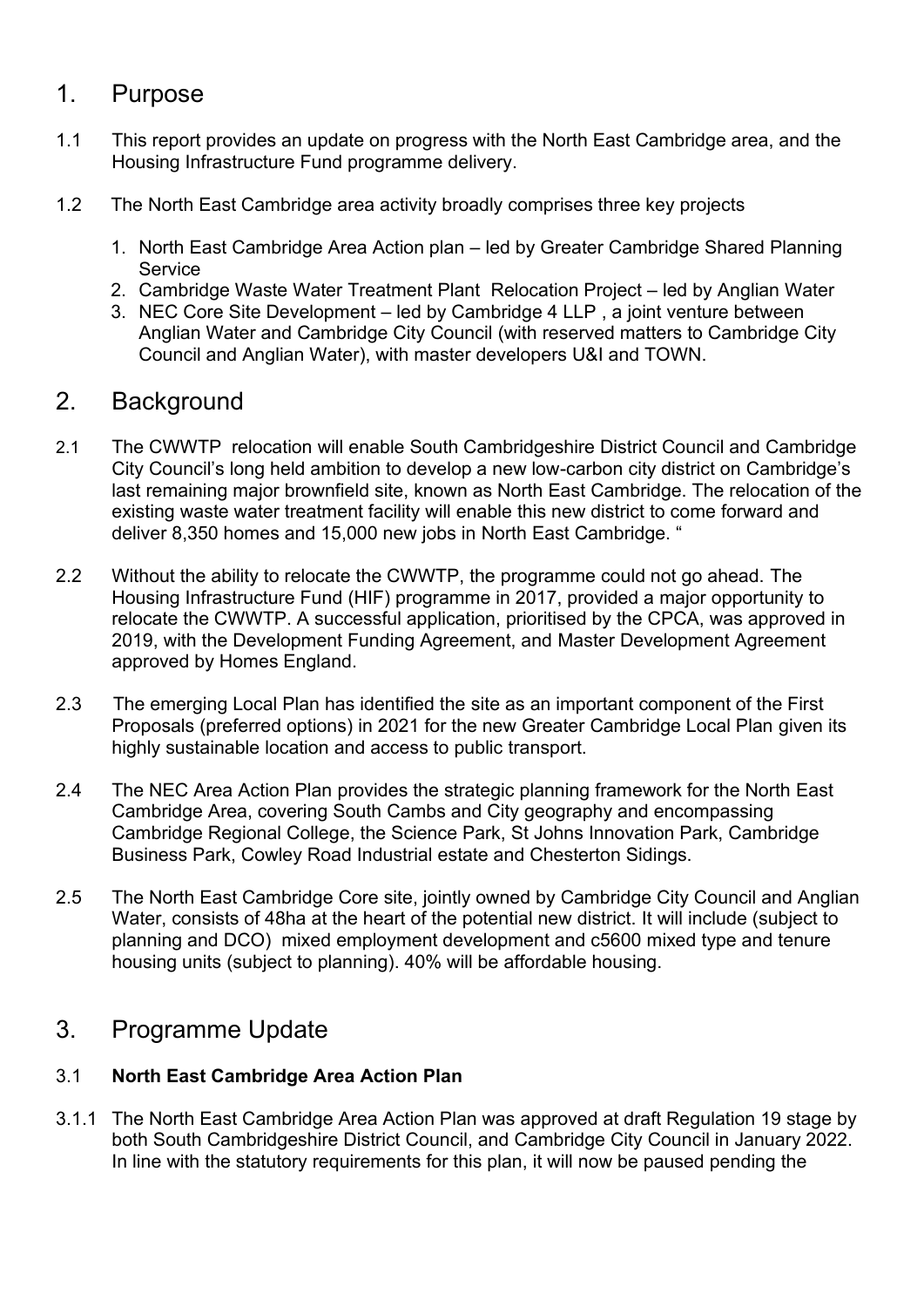submission, and determination of the Development Consent Order for the Relocation project.

## 3.2 **The Cambridge Waste Water Plant Relocation Project**

- 3.2.1 The third, and final statutory stage for consultation on the CWWTP is due to launch at the end of February and will last for nine weeks. The Development Consent Order (DCO) is expected to be submitted to the Planning Inspectorate (PINS) in Autumn 2022. Once accepted it enters a six -month examination process where Interested Parties are invited by PINS to provide more details of their views.
- 3.2.2 During this consultation, Anglian Water will be consulting on the updated design, updated plans for mitigation, and the preliminary Environmental Impact Report (PEIR)
- 3.2.3 As part of the consultation, information will be provided in the following ways:
	- 10,000+ properties will receive a Consultation Leaflet, Feedback Form, and Freepost envelope.
	- Free-to-use communications lines (email, phone and post), and hard copy materials available at Community Access Points
	- Community Webinars
	- Online information through project website, virtual exhibition, and interactive digital engagement platform
	- Consultation publicised through media, stakeholders, and local information points
	- Face to face events will be held

## 4. North East Cambridge Core Site

- 4.1 The Core site development project is only currently emerging now that the NEC AAP and CWWTP project have sufficiently progressed
- 4.2 Programme Timeline
- 4.2.1 The programme is complex with a high level of dependency between the three project timelines. The current estimated timelines are provided in the table below but future dates will need to be confirmed once more detailed plans are developed

| <u>Dat</u> | <b>Eve</b>                                |
|------------|-------------------------------------------|
| Mar-20     | Signing of HIF funding agreement          |
| Jul -21    | Design development – masterplan version x |
| $Jul-21$   | Launch of vision and engagement stage 1   |
| $Jan -21$  | Launch of website                         |
| $Jan-22$   | Finalisation of Phase 0 strategy proposal |
| Feb-22     | Meanwhile site - Feasibility complete     |
| $Feb-22$   | <b>Public launch event</b>                |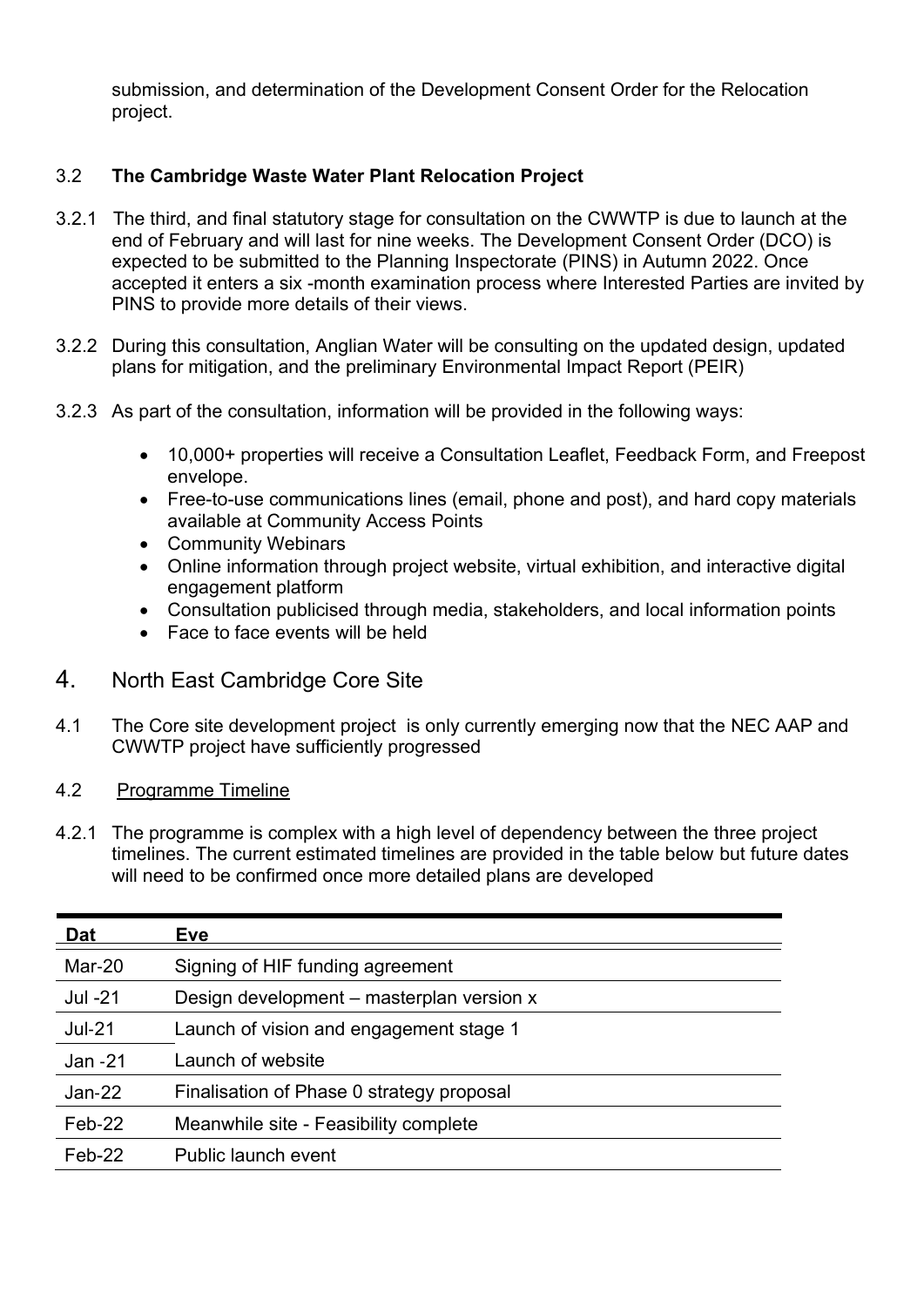| $May-22$  | Design development – masterplan version y                       |
|-----------|-----------------------------------------------------------------|
| $Jun-22$  | Launch of engagement stage 2 and finalisation of naming process |
| Set - 22  | <b>Engagement Festival</b>                                      |
| $Jan-23$  | Meanwhile use – commencement of delivery of anchor use          |
| $May-23$  | Design development – masterplan version z                       |
| $Jun-23$  | Launch of engagement stage 3                                    |
| $Jun-24$  | Core Site planning submission                                   |
| $Feb-25$  | Est Core Site planning determination                            |
| Mar- $25$ | AAP submission *subject to LPA confirmation                     |
| Mar-26    | AAP approval *subject to LPA confirmation                       |
|           |                                                                 |

#### 4.3Vision & Values

4.3.1 2021 saw the establishment of a vision , promises and values for the Core Site

*Our vision is for a new urban quarter that will support the health, happiness and wellbeing of local people, play an integral role in the future of Cambridge, and be an exemplar for sustainable 21st century development.* 

#### 4.3.2 This is underpinned by three promises to the:

**People -** Support the **health, happiness and wellbeing** of the people who will live, work and spend time here

**City** - Be **an integral new quarter** of Cambridge, taking inspiration from the city, engaging with citizens' present needs and helping shape the future of Greater Cambridge

**Planet -Be an exemplar for development** fit for the challenges of the 21<sup>st</sup> Century, enabling sustainable lifestyles, enhancing nature and accelerating the transition to a net zero carbon world

#### **And by six values**

- Shaped by many
- Rooted in Cambridge
- Street Life
- Open to all
- Integrated with Nature
- Living within Environmental limits
- 4.3.3 In practice this means:
	- A target number of 5600 homes, of which 40% will be affordable (2400) to support the needs of individuals on Cambridge's housing register (currently over 2000). It will include a a variety of homes to meet the needs of people through all stages of life.
	- Bringing much needed homes in proximity to key employment sites reducing the need for private travel which currently sees 260,000 car trips per day in and out of the city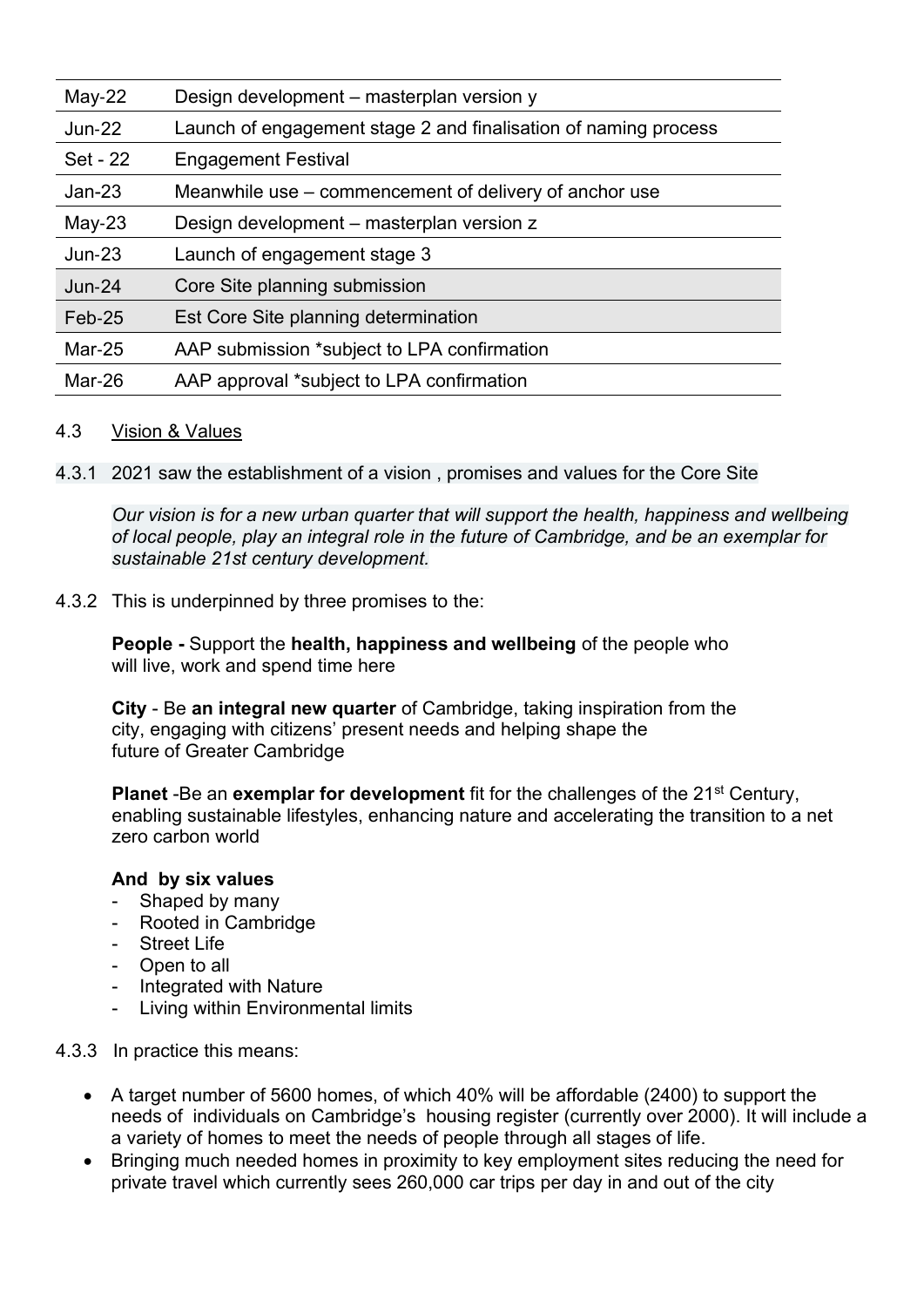- A 5 minute district centre the Core Site's streets will be home to a variety of uses, providing places to work, shop and have fun within easy walking distance of home. . Streets should take on many new roles — places for children's play, exercise, cafe tables and natural landscaping. A  $21<sup>st</sup>$  century quarter with a vibrant and fun aesthetic  $24/7$
- It will support the growth of the green local economy with up to 6000 jobs. Facilities will include a mix of commercial, leisure, amenity, health, culture and community.
- A proposed net zero carbon development with a priority for cyclists and pedestrians. We envisage the Core Site will be, in large part, free of cars.
- Innovatively designed to make efficient use of valuable natural resources such as land, water and energy. We'll learn from nature in developing innovative approaches to design, construction, energy production and water management, minimising embodies and operational energy. It will make it easier for people to live a more sustainable and healthier lifestyle, with a high quality of life. We want the Core Site to incorporate nature and wildlife throughout its buildings, gardens, streets and parks. We want it to offer the opportunity to experience nature at first hand — through food growing, conservation initiatives and exploring wild places, and using nature to enhance wellbeing.
- 4.3.4 2021 has seen the reemphasis of those promises and values, and the start of communicating these as the principal vision to key stakeholders. Ongoing research is being undertaken into the core values of the project, scoping the potential for future thematic workshops and engagement content. Topic papers are being prepared to break down perceived issues around the Core Site, and will inform engagement activities.

### 4.3.5 Next steps include:

- A series of thematic workshops for the project team over the course of 2022, delivered by specialists in key areas relating to the values of the project, and undertaken in advance of, and to inform the next version of the masterplanning work.
- Ongoing preparation and promotion of the launch event (to take place Q1 2022), working alongside the engagement workstream, curating a series of talks, workshops and activities that explore the vision of the project.
- Ongoing research into key areas of the project vision, to include case studies in exemplar masterplanning and urban design, capturing additional ideas and initiatives.
- Development of possible phasing plans, in line with AAP strategic framework, and supporting cost plans

### 4.4 Engagement & Communications

- 4.4.1 An Engagement and Communications strategy was established as part of the initial business plan development. A communications protocol is in place and the Communications group meet monthly (City, SCDC, Homes England, Anglian Water, CPCA etc). 2021 has been a successful year for the communications and engagement workstream, with significant steps taken in starting to actively engage with key stakeholders and working towards publicly launching the project in 2022.
- 4.4.2 Selected stakeholder interviews commenced in July 2021 our first external active engagement process – and continue to be undertaken with a range of organisations. As of December 2021, the team have met with over 30 selected stakeholder groups, including a meeting with the Mayor and colleagues. Harder to reach groups have also been specifically approached. Overall, these have generally been very well received and the team is building up a good rapport with selected stakeholders. A full report is now being prepared to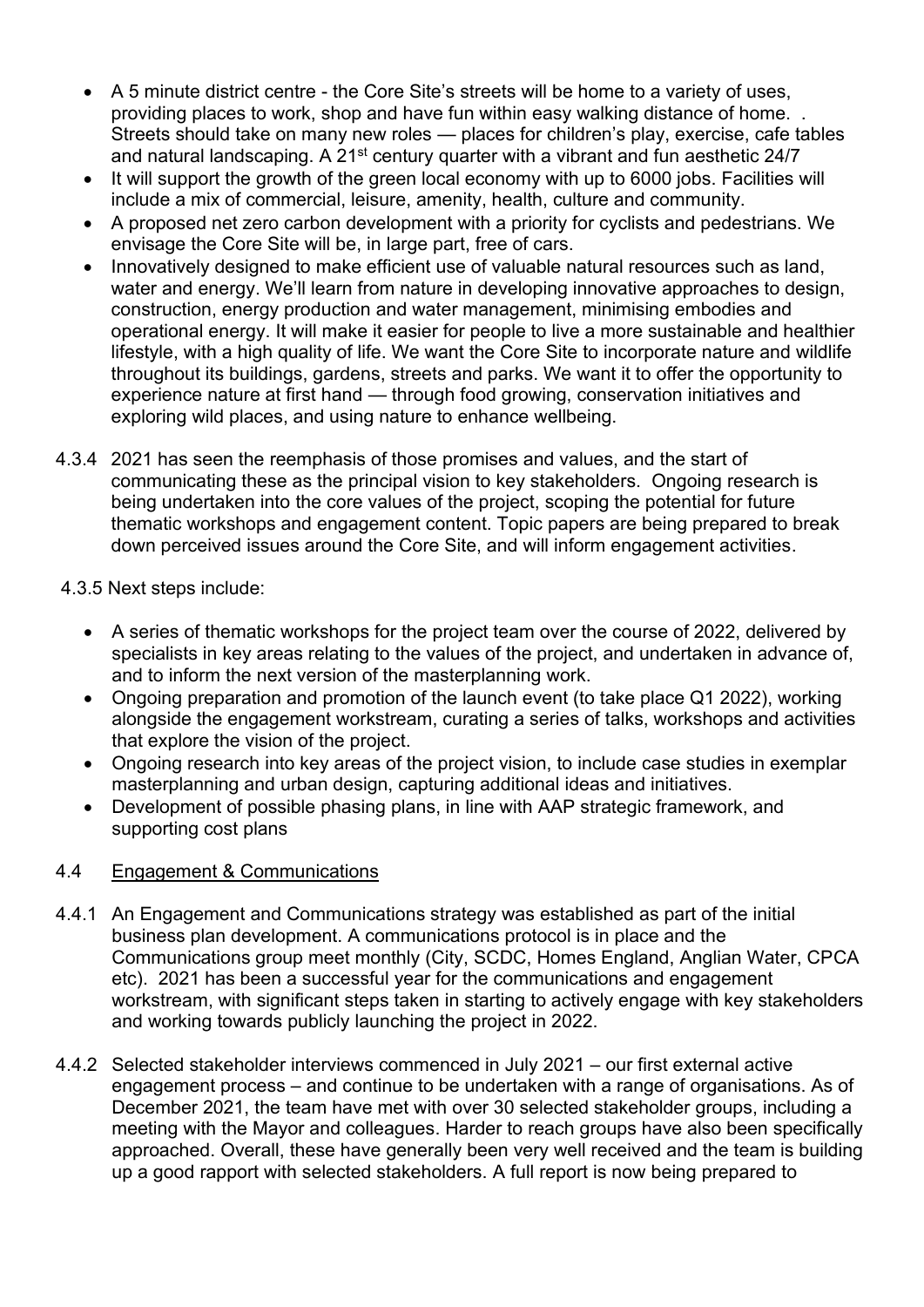summarise this phase of engagement. The lessons from that will inform the brief for the next stage of masterplanning work. A stakeholder database (Simply Stakeholders) is being used to collate responses and feedback from the stakeholder interviews. This tool will ensure we collect and record extensive and meaningful feedback. This engagement will continue throughout the year.

- 4.4.3 The Phase 1 website went live in January 2022. Modifications to enhance its accessibility are now being investigated.
- 4.4.4. Current Focus is on preparing for the public launch of the Core Site on 26th February. A preview event for Key Stakeholders (primarily Members and MPs) will be held on 23rd February.
- 4.4.5 Later in 2022 there will be an engagement programme with local schools run by Cambridge Curiosity and Imagination, and we are currently briefing their team in readiness for that programme to commence after the launch event.
- 4.4.6 Working with Sortition, preparatory work for the recruitment of local residents to an Ideas Exchange is underway, with a view to recruitment starting in February and the Ideas Exchange starting to meet after the launch event. The exchange will be a longer-term programme with the single group over the project design period, and will occur alongside other forms of informal, formal engagement and consultation.

#### 4.5 Branding

4.5.1 Initial work to propose a branding opportunity across the whole AAP was not accepted, so the team went out to tender to select a branding agency to assist with the selection of a permanent name and to develop the permanent branding for the Core site. A local practice, MOBAS, was appointed. MOBAS have been engaging with partners and the public via meetings and workshops since October last year. This engagement will continue with the February/March launch, with development of a shortlist and recommendation to City Council Executive and Anglian Water Board Members in 2022.

#### 4.6 Planning and Transport

- 4.6.1 In line with the planning strategy the team have been preparing a series of 'evidence base papers' to support our emerging masterplan and further demonstrate alignment with the objectives and key parameters of the AAP. These likely to include papers relating to community infrastructure, open space, density/ heights and commercial use mix.
- 4.6.2 Under the leadership of the Core Site team and its advisers Pell Frischmann, substantial progress has been made on an Interim Transport Strategy for North East Cambridge covering the AAP area. A Task & Finish Group of Transport Consultants of the NEC landowners/ developers, together with officers from the County Council and the AAP Team has now all but completed the draft document. Further work is being investigated on updating the model data. Despite the good progress, this area remains a key risk to the project.

#### 4.7 . Sustainability & Quality of Life

4.7.1 In late 2021, the team procured through tender a strategic partner for Sustainability and Quality of Life. As a result, Useful Projects were appointed to the role. They are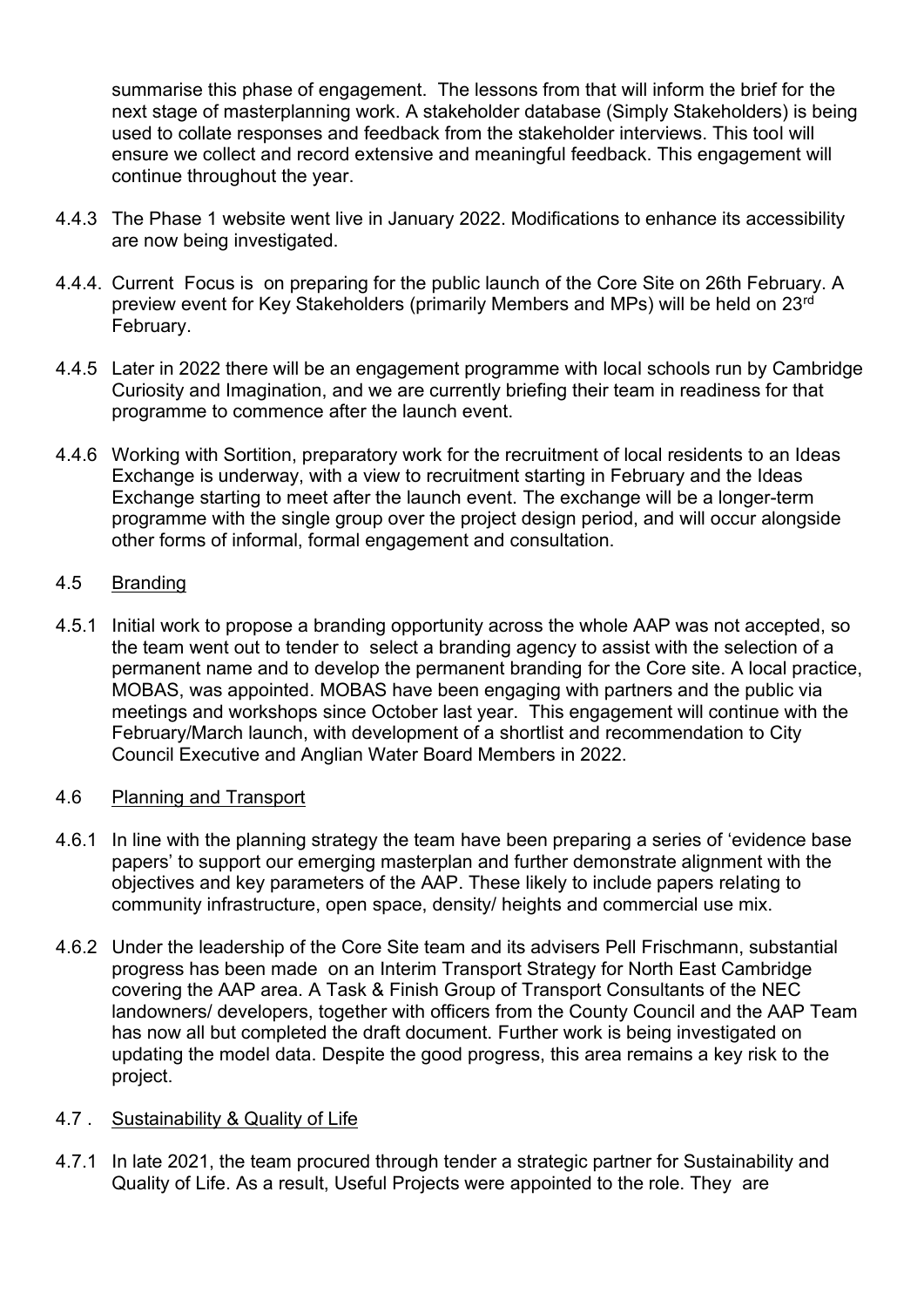undertaking a series of workshops with key stakeholders , with a view to providing a draft framework for the site in early 2022

- 4.8 Meanwhile Use
- 4.8.1 Meanwhile Uses are important elements of site and location activation. The team have been developing feasibility and plans for three key uses, including:
	- Sustainable Food production, training and distribution
	- Affordable workspace linked to clean technology
	- Modern Methods of construction training
- 4.8.2 A business plan will be prepared and presented to the LLP board in 2022, with a view to progressing towards a planning submission in September 2022. A recent bid to the CPCA for funding for this under the Mayoral Gain Programme, has been progressed through an initial stage, and the Project Initiation document will be submitted in March.
- 4.9Early Stage Phasing ("The Way In")
- 4.9.1 There is now significant momentum behind the exploration of a possible early phase on the Core Site. The key principle is that initial phase should have no detrimental effect on the wider masterplan, the CWWTP relocation works or the NEC AAP.
- 4.9.2 The draft proposal includes a mix of flexible commercial space of exemplar design, and a neighbourhood hub providing a mix of community, cultural engagement and transport uses. Current and next steps include:
	- Initial engagement with planning team
	- EIA scoping
	- soft market testing with potential funders
	- Sustainability review with Useful Projects
	- Development of Communications and Engagement Strategy

## 5. Significant Implications

#### 5.1. **Financial Implications**

- 5.1.1 The draw down on HIF funding in regard to the relocation project is on track within the enabling stage of the project. This funding is not controlled by the CPCA.
- 5.1.2 The Core site development current financial support is guided by the Master Development Agreement and the project business plan, which is revised annually.

#### 5.2. **Legal Implications**

5.2.1 None specific for this report.